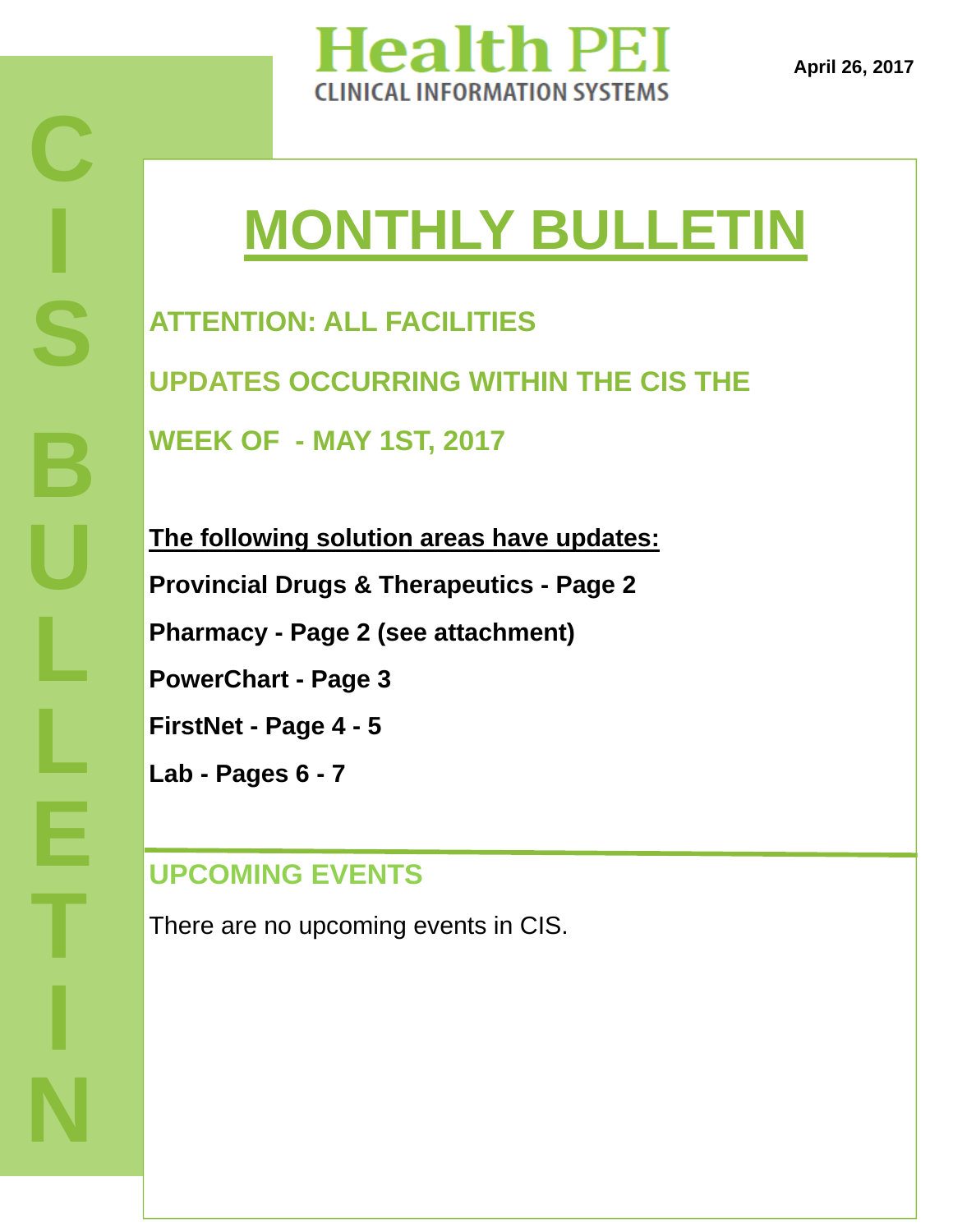## **Provincial Drugs & Therapeutics Update:**

**Dose Range Checking:** Will be activated for morphine (oral and parenteral) for adult patients. An alert will appear when a morphine order that is above the suggested range is placed. As an appropriate opioid dose is dependent on many factors such as previous opioid use, age, and medical history, it's recognized that the suggested range is not suitable for all patients.

| PM Conversatio                                                                                                          | Micro guidelines CAREL Dharmacare Cormulae CA Woalth RELIV Manual CA King Guide CA oTherapeutics                                                                                                |                    |
|-------------------------------------------------------------------------------------------------------------------------|-------------------------------------------------------------------------------------------------------------------------------------------------------------------------------------------------|--------------------|
|                                                                                                                         | Dose Range Alert<br><b>Cerner</b>                                                                                                                                                               |                    |
| harge date>]<br>A Order:<br><sup>2</sup> Document M<br>$\mathsf{d}$<br><b>Medication List</b><br>Search:<br>Hon<br>1 Up | The ordered dose (25mg Subcutaneous g4h timed) is over the<br>suggested dose range for this medication(morphine sulfate).<br>Suggested single dose range: 0 - 20 mg. (25 mg for this<br>order.) | All                |
| Drders for Signature<br>$\otimes$ 2 $\otimes$ $\otimes$<br>△ Unit 5 QEH: 518;<br><b>Medications</b><br>$\overline{A}$   | <b>Alert Action</b><br>Cancel                                                                                                                                                                   |                    |
| 10                                                                                                                      | Continue<br><b>O</b> Modify                                                                                                                                                                     | PRN for Pain, Star |
|                                                                                                                         | Alert History<br><b>Ok</b>                                                                                                                                                                      |                    |
|                                                                                                                         |                                                                                                                                                                                                 |                    |

#### **Pharmacy Update:**

<u>PLANNING ASSESSMENT I</u>

The Institute for Safe Medication Practices (ISMP) Canada has recommended that levothyroxine doses be expressed in **mcg** NOT in mg. As a result, the orders will be changed in CIS effective April 24, 2017.

**DOCUMENTATION C Provincial Pharmacy Services Medication Safety Bulletin April 2017** - Please see attachment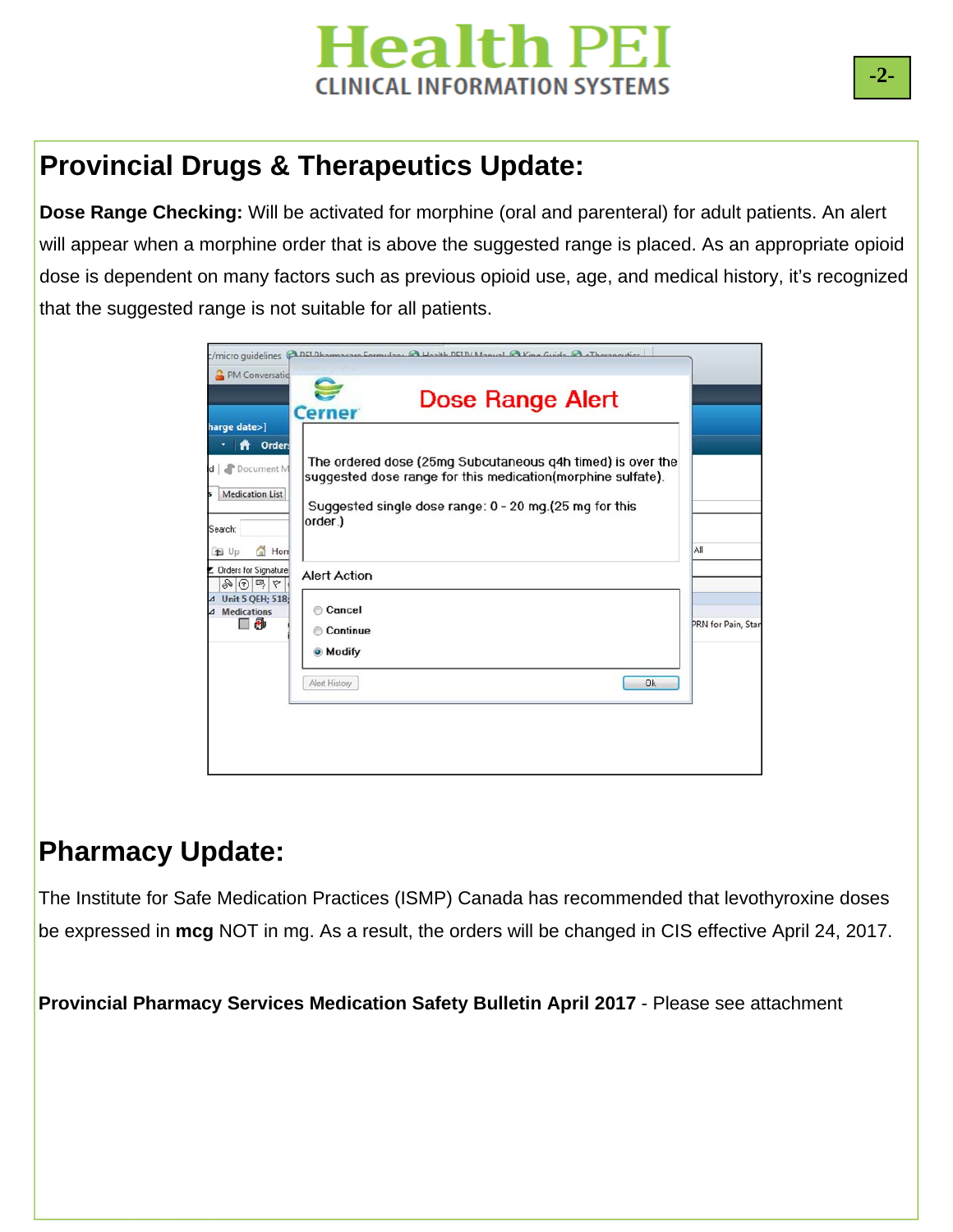## **PowerChart updates: For Physicians ONLY**

#### **Revised Diabetes Supply Prescription**

| $\equiv$ Details for Diabetes Supply Prescription (For In–Patient Education) |                                                      |                                                               |   |
|------------------------------------------------------------------------------|------------------------------------------------------|---------------------------------------------------------------|---|
| Details U Order Comments                                                     |                                                      |                                                               |   |
| $  \cdot  $ $  $ $  $<br>十名际                                                 |                                                      |                                                               |   |
| Patient to be Discharged on Ins 0 Yes 0 No                                   | Prescription to be Provided at Discharge: ○ Yes ○ No | Insulin Pen Needle (4mm is pre                                | v |
| Alcohol Swabs: C Yes C No                                                    | Blood Glucose Meter: 0 Yes 0 No                      | Blood Glucose Testing Strips: ( Yes ( No                      |   |
| Blood Ketone Meter: ○ Yes ○ No                                               | Blood Ketone Testing Strips: C Yes C No              | Identification (eq. MedicAlert): $\bigcirc$ Yes $\bigcirc$ No |   |
| Glucagon Emergency Kit (Type C Yes C No                                      | Glucose Tablets: O Yes O No                          | Insulin Syringes: 0 Yes 0 No                                  |   |
| Lancets (ultra fine): $\bigcirc$ Yes $\bigcirc$ No                           | Sharps Disposal Container: C Yes C No                | Urine Ketone Testing Strips: C Yes C No                       |   |
| Other (Freetext) Diabetic Suppli                                             |                                                      |                                                               |   |
|                                                                              |                                                      |                                                               |   |
|                                                                              |                                                      |                                                               |   |
|                                                                              |                                                      |                                                               |   |
|                                                                              |                                                      |                                                               |   |
|                                                                              |                                                      |                                                               |   |
|                                                                              |                                                      |                                                               |   |

**Remote Patient Monitoring Referral for Heart Failure and COPD:** A new order for the Remote Patient Monitoring Referral has been added to the following Powerplans:

- ED Initial Admit
- MED Discharge
- MED Gen Admit
- MED COPD Admit
- MED CHF Admit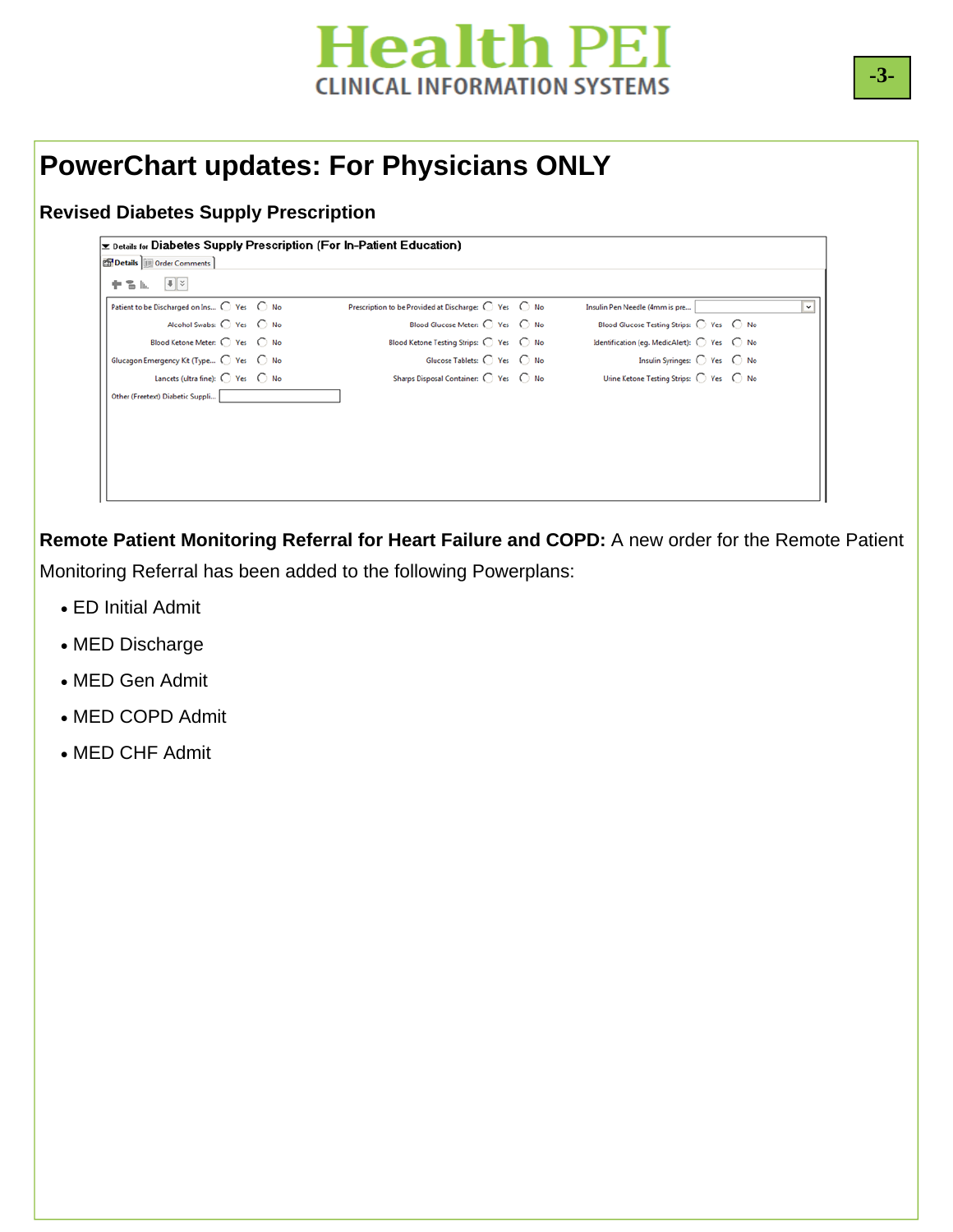## **FirstNet Updates:**

The ED Admit conversation will include more disposition options:

- Against Medical Advice
- AWOL
- Expired



Three new ED Caresets added to the ED Physician Root:

- ED XR Orders-organized by Midline, Bilateral, Upper Extremity, and Lower Extremity
- ED US Orders-organized head to toe
- ED CT Orders-organized head to toe

|                      | XR Abdomen Series (includes PA Chest) |
|----------------------|---------------------------------------|
| <b>DED XR Orders</b> |                                       |
| <b>DED US Orders</b> |                                       |
| <b>DED CT Orders</b> |                                       |
| XR Abdomen 2 Views   |                                       |

The new "Suicide Risk Estimation" powerform will be available in the ED Forms folder in Ad Hoc Charting.

| <b>C</b> ED Forms            | □ 固 Adult Moderate Sedation Monitoring   | □ □ Preprocedure Checklist         |
|------------------------------|------------------------------------------|------------------------------------|
| Admission/Transfer/Discharge | □ ■ Adult Postprocedure Assessment       | <b>V B</b> Suicide Risk Estimation |
| Activities of Daily Living   | □ ■ Alcohol Withdrawal Assessment - CIWA | □ □ Transport (Patient)            |
| Assessments<br>≏             | □ B Blood Administration Transfusion     | $\Box$ $\Box$ Vital Signs          |
| <b>Education</b>             | <b>FI B</b> Comfort Measures             | $\Box$ $\Box$ $Wound$ Care         |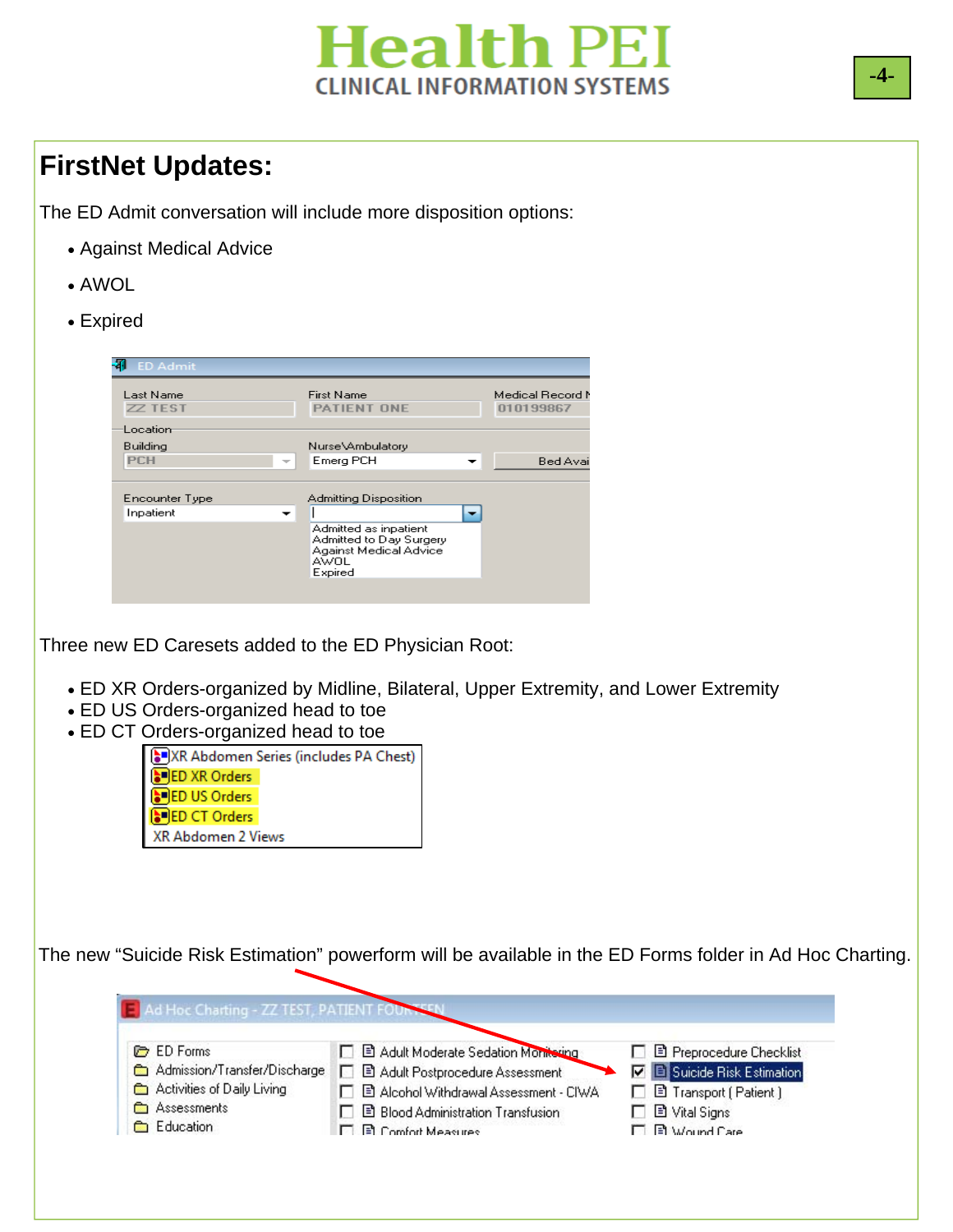

# **FirstNet Updates: (updates)**

#### **QEH and PCH ED Only**

No ERP Seen (No ER Physician Seen) - Patients that are registered in the ED - but are not there to see an ED Physician. Such as:

- Consults
- Transfers for Investigation

Please check the **No ERP Seen** in the ED depart process to remove these patients from a variety of reports such as the LOS times.

|   | Templates:<br>Clinical Summary - PCH_EDv2 |  |
|---|-------------------------------------------|--|
|   | Diagnosis<br>Ξ                            |  |
|   | 562.<br>Diverticulitis 562.11             |  |
|   | Prescriptions                             |  |
|   | Follow-up                                 |  |
|   | Please ensure parent has LFT q2w<br>E     |  |
| ✔ | Request Discharge                         |  |
|   | Open Pt Chart                             |  |
|   | Print Pt Chart                            |  |
|   | Addendum                                  |  |
|   | No ERP Seen                               |  |
|   | Admit or Day Surgery                      |  |
|   | Discharge                                 |  |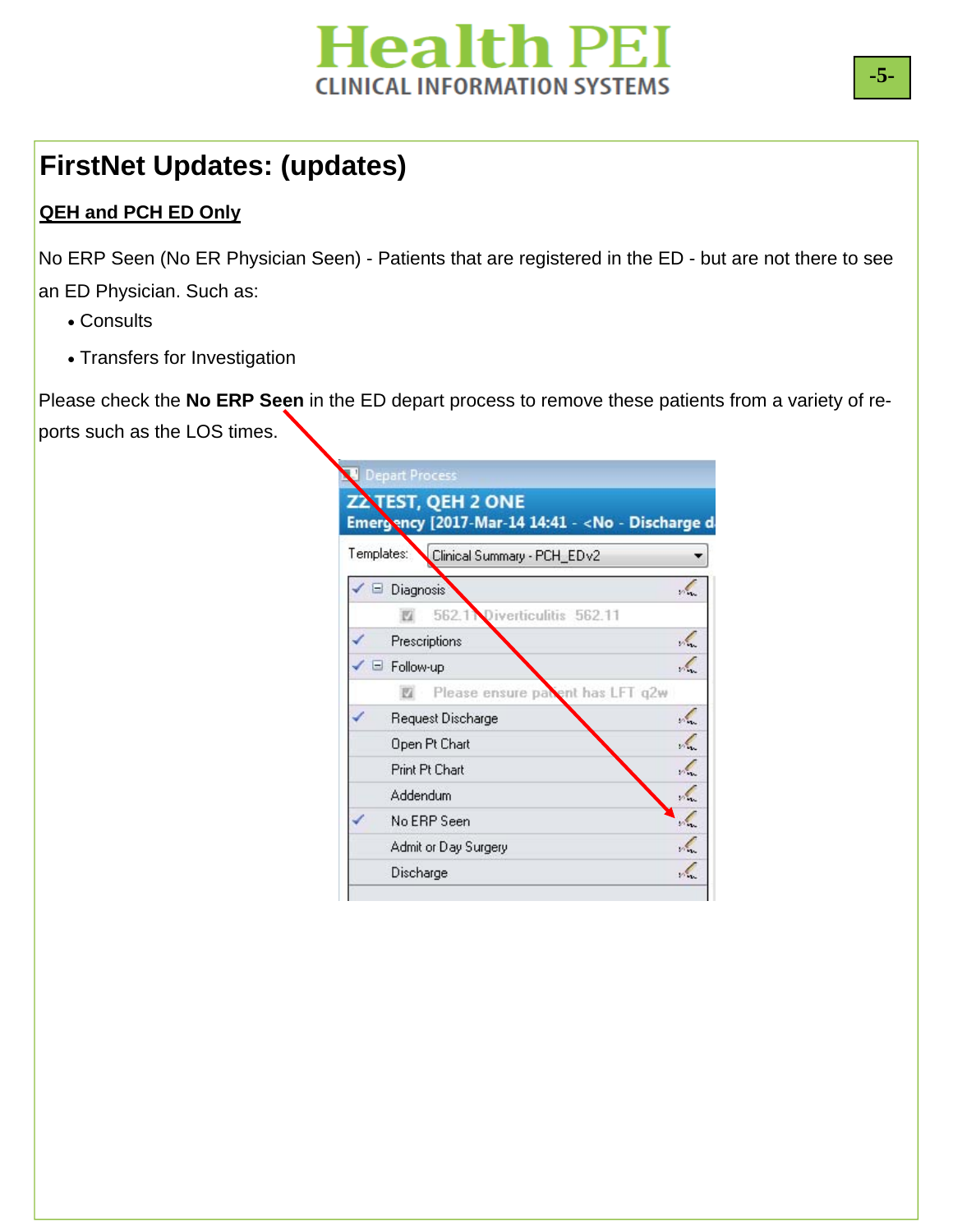## **Lab updates:**

synonym. **New Order Details for Immunology Other order:** The Immunology Other order will now be placed and resulted under the name **Immunology Referred Test \*\*\*** Immunology Other will be available as a

|                                                                           | P ZZTEST, NOTOUCH - Add Order                                              |                                                 |                                                                        |                               |                        |              |
|---------------------------------------------------------------------------|----------------------------------------------------------------------------|-------------------------------------------------|------------------------------------------------------------------------|-------------------------------|------------------------|--------------|
|                                                                           | <b>ZZTEST, NOTOUCH</b><br>Outpatient [2017-Jan-24 16:29]                   | Age:31 years                                    | <b>Sex:Female</b><br>DOB:1985-Nov-MRN:888000560 ** Allergies No RESUS: | <b>Loc:LAB QEH</b>            | ARO:                   |              |
|                                                                           | Search: immunology                                                         | $\mathbf{Q}_\mathrm{c}$                         | Starts with v Type: 8 All Orders                                       |                               | ٠                      |              |
|                                                                           | G R B G Folden<br><b>T</b>                                                 |                                                 | Search within: All                                                     | ٠                             |                        |              |
|                                                                           | Immunology Other<br>Immunology Referred Test<br><b>Salmmunology Screen</b> |                                                 |                                                                        |                               |                        |              |
|                                                                           | $\leftarrow$                                                               | $\mathbf{m}$                                    |                                                                        | ZZTEST, NOTOUCH - 888000560   | Done                   |              |
| 8(?) 吗 (?) Crder Name                                                     | Status<br>Start                                                            | Details                                         |                                                                        |                               |                        |              |
|                                                                           |                                                                            |                                                 |                                                                        |                               |                        |              |
|                                                                           |                                                                            |                                                 |                                                                        |                               |                        |              |
|                                                                           |                                                                            |                                                 |                                                                        |                               |                        |              |
| 4 Laboratory<br><b>NEW X</b> Immunology Referred Order<br>Test            |                                                                            | 2017-Apr-04 06:36                               | Blood, Routine collect, Start: 2017-Apr-04 06:36                       |                               |                        |              |
|                                                                           |                                                                            |                                                 |                                                                        |                               |                        |              |
|                                                                           |                                                                            |                                                 |                                                                        |                               |                        |              |
|                                                                           |                                                                            |                                                 |                                                                        |                               |                        |              |
|                                                                           |                                                                            |                                                 |                                                                        |                               |                        |              |
| △ LAB QEH FIN/ENC:04341179 Admit: 2016-Oct-05 10:46                       |                                                                            |                                                 |                                                                        |                               |                        |              |
|                                                                           |                                                                            |                                                 |                                                                        |                               |                        |              |
| $\vert \mathbf{0} \vert \times$<br>÷                                      |                                                                            |                                                 |                                                                        |                               |                        |              |
| $\frac{a}{b}$ like                                                        |                                                                            |                                                 |                                                                        |                               |                        |              |
| *Specimen type: Blood                                                     | ٠                                                                          |                                                 |                                                                        | *Collection priority: Routine |                        | $\checkmark$ |
| """Test Requested:                                                        |                                                                            | You MUST include the<br>test requested. This is |                                                                        |                               | *Collected: C Yes @ No |              |
| Collected by:                                                             | 两                                                                          | a freetext field.                               | *Requested Start Date and Time: 2017-Apr-04                            |                               | $\div$                 | ÷<br>0636    |
| Nurse collect: C Yes C No                                                 |                                                                            |                                                 |                                                                        | Copies to:                    |                        | 码            |
|                                                                           |                                                                            |                                                 |                                                                        |                               |                        |              |
| Special Instructions:                                                     |                                                                            |                                                 |                                                                        |                               |                        |              |
|                                                                           |                                                                            |                                                 |                                                                        |                               |                        |              |
| <b>E Details for Immunology Referred Test</b><br>Details   Order Comments |                                                                            |                                                 |                                                                        |                               |                        |              |
|                                                                           |                                                                            |                                                 |                                                                        |                               |                        |              |
|                                                                           |                                                                            |                                                 |                                                                        |                               |                        |              |
|                                                                           |                                                                            |                                                 |                                                                        |                               |                        |              |

Results are found under the Immunology Referred Procedures

| <b>Quick View</b>                     | 2017-Apr-04 06:50     |
|---------------------------------------|-----------------------|
| <b>Immunology Referred Procedures</b> |                       |
| Immunology Referred Test              | <b>Document Image</b> |
| <b>Test Requested</b>                 | **** Test Requested   |